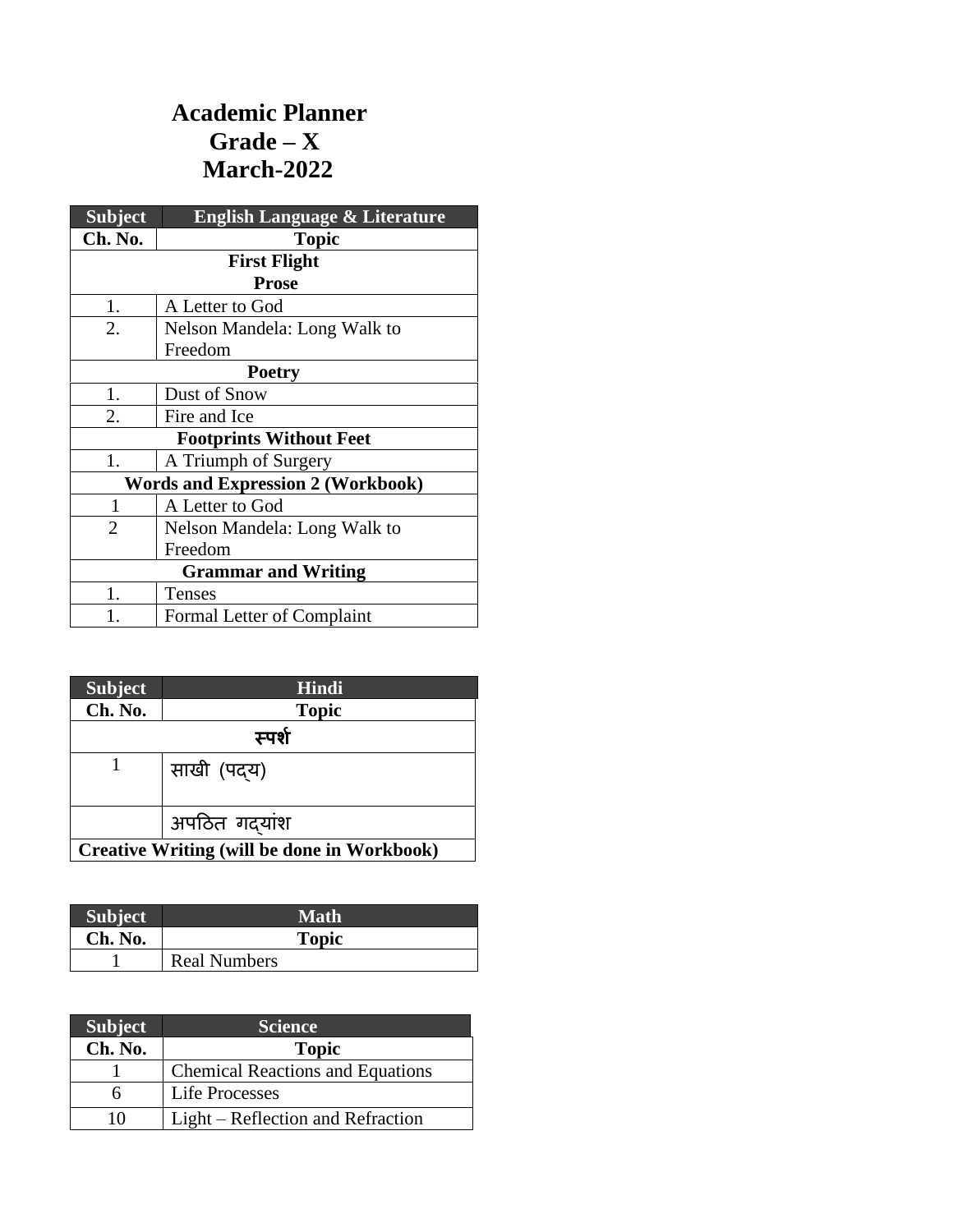| <b>Subject</b>                         | <b>Social Science</b> |
|----------------------------------------|-----------------------|
| Ch. No.                                | <b>Topic</b>          |
| India & the Contemporary World II      |                       |
| <b>Section I: Events and Processes</b> |                       |
|                                        | Nationalism in Europe |

# **Academic Planner April -2022**

| <b>Subject</b>                           | <b>English Language &amp; Literature</b> |  |
|------------------------------------------|------------------------------------------|--|
| Ch. No.                                  | <b>Topic</b>                             |  |
| <b>First Flight</b>                      |                                          |  |
|                                          | <b>Prose</b>                             |  |
| 3.                                       | Two Stories about Flying I and II        |  |
| <b>Poetry</b>                            |                                          |  |
| 3.                                       | A Tiger in the Zoo                       |  |
| <b>Footprints Without Feet</b>           |                                          |  |
| 2.                                       | The Thief's Story                        |  |
| <b>Words and Expression 2 (Workbook)</b> |                                          |  |
| 3.                                       | Two Stories about Flying I and II        |  |
| <b>Grammar and Writing</b>               |                                          |  |
| 2.                                       | Tenses                                   |  |
| $\overline{2}$ .                         | Formal Letter of Inquiry, Letter to      |  |
|                                          | editor                                   |  |
| Unit Test $-1$                           |                                          |  |

| <b>Subject</b>       | Hindi                |
|----------------------|----------------------|
| Ch. No.              | <b>Topic</b>         |
| स्पर्श               |                      |
| $\overline{2}$       | मीरा के पद (पदय)     |
| $\overline{2}$       | बड़े भाई साहब        |
| 7                    | तोप                  |
| व्याकरण दर्शिका      |                      |
|                      | समास), अन्च्छेद लेखन |
| <b>Unit Test - 1</b> |                      |

| <b>Subject</b> | Math  |
|----------------|-------|
| Ch. No.        | Topic |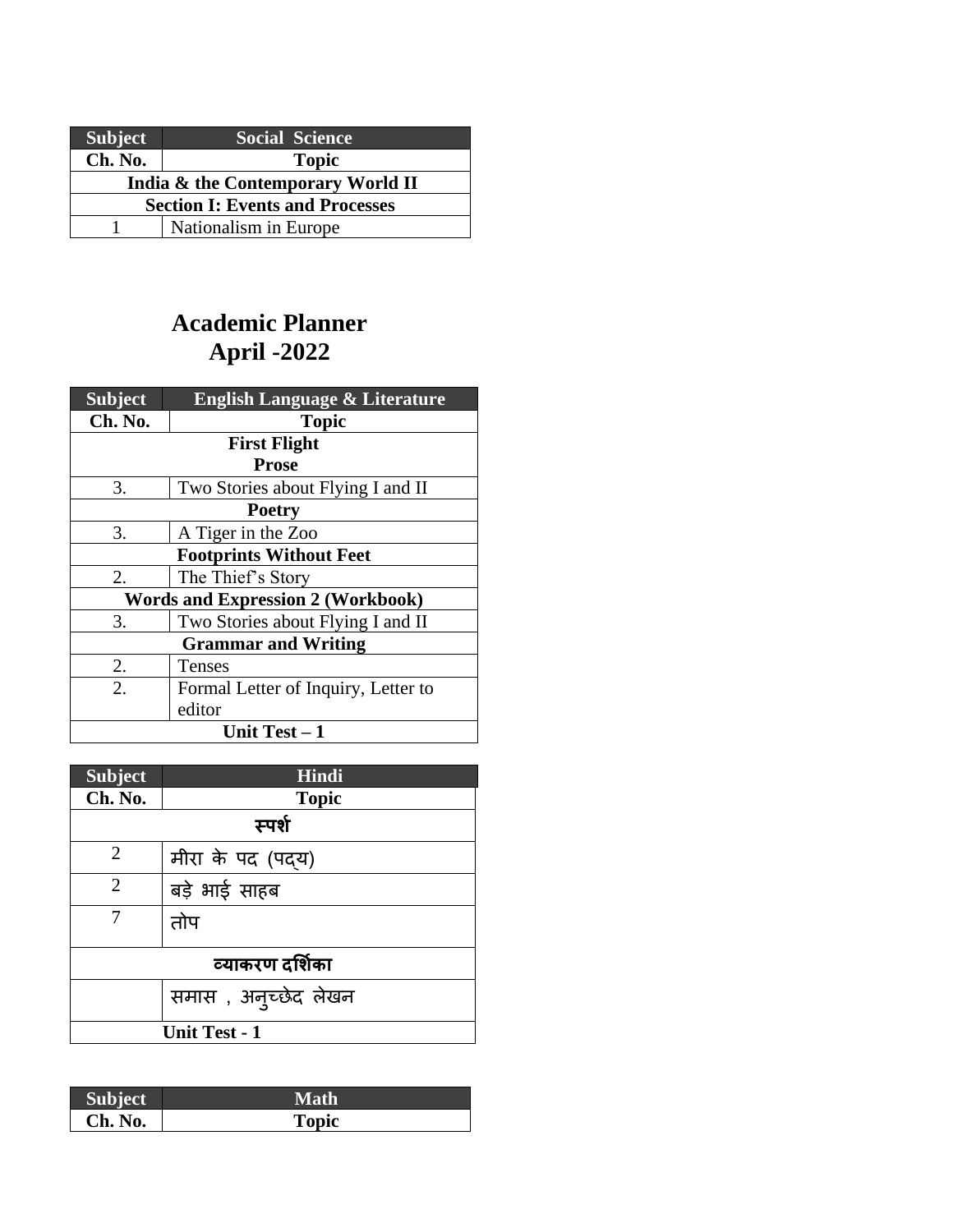|                      | Polynomials |
|----------------------|-------------|
|                      | Triangles   |
| <b>Unit Test - 1</b> |             |

| <b>Subject</b>       | <b>Science</b>                          |
|----------------------|-----------------------------------------|
| Ch. No.              | <b>Topic</b>                            |
|                      | <b>Chemical Reactions and Equations</b> |
|                      | (cont.)                                 |
|                      | <b>Life Processes</b>                   |
| 10                   | Light – Reflection and Refraction       |
|                      | (Contd.)                                |
| <b>Unit Test - 1</b> |                                         |

| <b>Subject</b>                | <b>Social Science</b>            |
|-------------------------------|----------------------------------|
| Ch. No                        | <b>Topic</b>                     |
| <b>Democratic Politics II</b> |                                  |
|                               | <b>Power Sharing</b>             |
| 2                             | Federalism                       |
| <b>Contemporary India II</b>  |                                  |
|                               | <b>Resources and Development</b> |
| <b>Unit Test - 1</b>          |                                  |

# **Academic Planner May-2022**

| <b>Subject</b>                           | <b>English Language &amp; Literature</b> |  |
|------------------------------------------|------------------------------------------|--|
| Ch. No.                                  | <b>Topic</b>                             |  |
| <b>First Flight</b>                      |                                          |  |
| <b>Prose</b>                             |                                          |  |
| 4.                                       | From the Diary of Anne Frank             |  |
| <b>Poetry</b>                            |                                          |  |
| 4.                                       | How to Tell Wild Animals                 |  |
| 5.                                       | The Ball Pen                             |  |
| <b>Footprints Without Feet</b>           |                                          |  |
| 3.                                       | The Midnight Visitor                     |  |
| <b>Words and Expression 2 (Workbook)</b> |                                          |  |
| 4.                                       | From the Diary of Anne Frank             |  |
| <b>Grammar and Writing</b>               |                                          |  |
| 3.                                       | Formal Letter (Placing Order)            |  |

**Subject Hindi**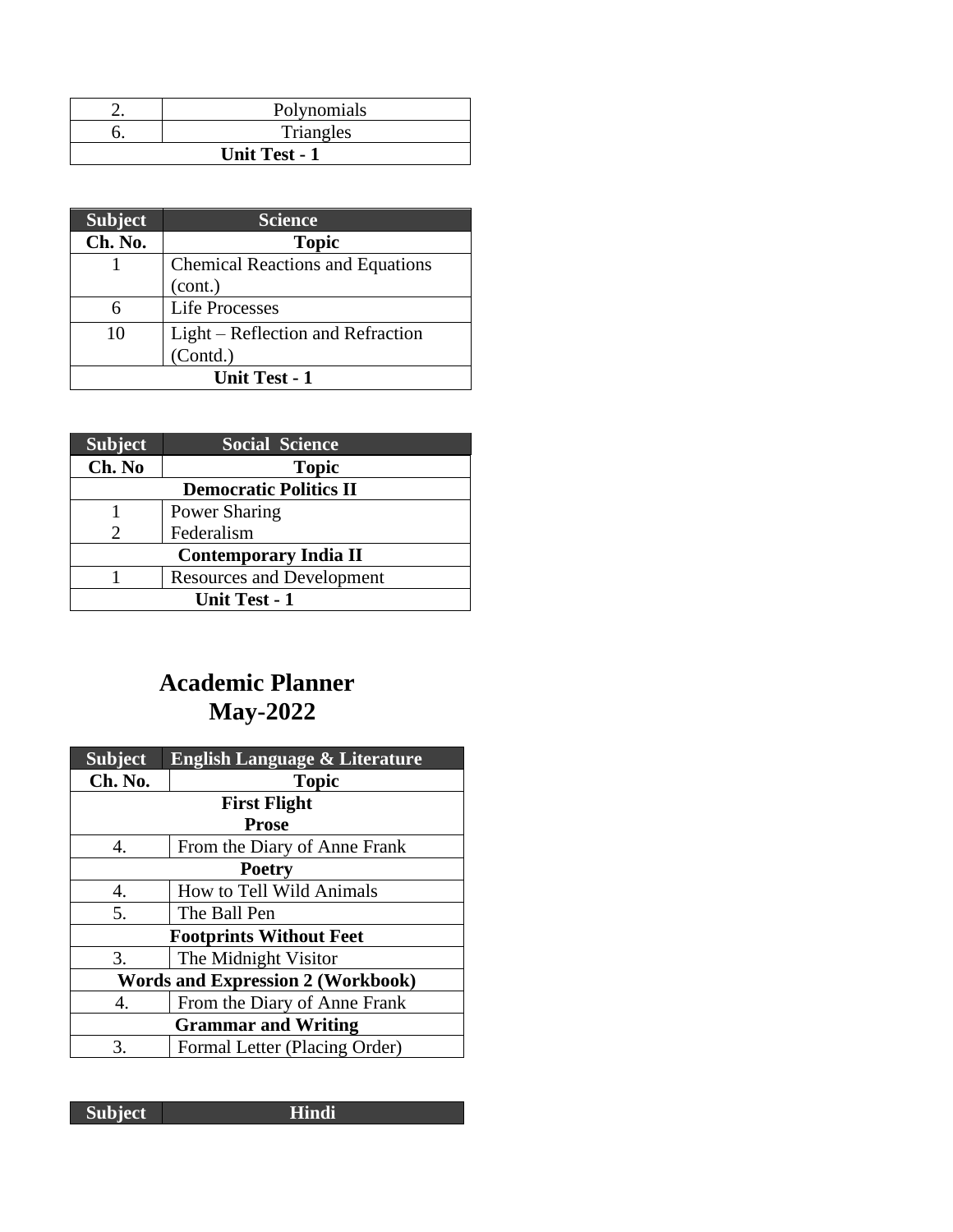| Ch. No. | <b>Topic</b>                 |  |  |
|---------|------------------------------|--|--|
| सचयन    |                              |  |  |
|         | हरिहर काका                   |  |  |
|         | व्याकरण दर्शिका              |  |  |
|         | वाक्य रूपांतरण (रचना के आधार |  |  |
|         |                              |  |  |

| <b>Subject</b> | <b>Math</b>                     |
|----------------|---------------------------------|
| Ch. No.        | <b>Topic</b>                    |
|                | Pair of Linear Equations in Two |
|                | Variables                       |

| <b>Subject</b> | <b>Science</b>               |
|----------------|------------------------------|
| Ch. No.        | <b>Topic</b>                 |
|                | <b>Acids Bases and Salts</b> |
|                | <b>Life Processes</b>        |
| 11             | Human Eye and Colorful World |

| <b>Subject</b>                            | <b>Social Science</b>     |
|-------------------------------------------|---------------------------|
| Ch. No.                                   | <b>Topic</b>              |
| <b>Understanding Economic Development</b> |                           |
|                                           | Development               |
|                                           | Sectors of Indian Economy |

## **Academic Planner June-2022**

| <b>Topic</b>                             |  |
|------------------------------------------|--|
| <b>First Flight</b>                      |  |
| <b>Prose</b>                             |  |
| Glimpses of India $-$ Part I             |  |
| <b>Poetry</b>                            |  |
| The Ball Poem                            |  |
| <b>Words and Expression 2 (Workbook)</b> |  |
| <b>Grammar and Writing</b>               |  |
| <b>Subject Verb Concord</b>              |  |
|                                          |  |

| <b>Subject</b> |  |
|----------------|--|
|----------------|--|

**Hindi**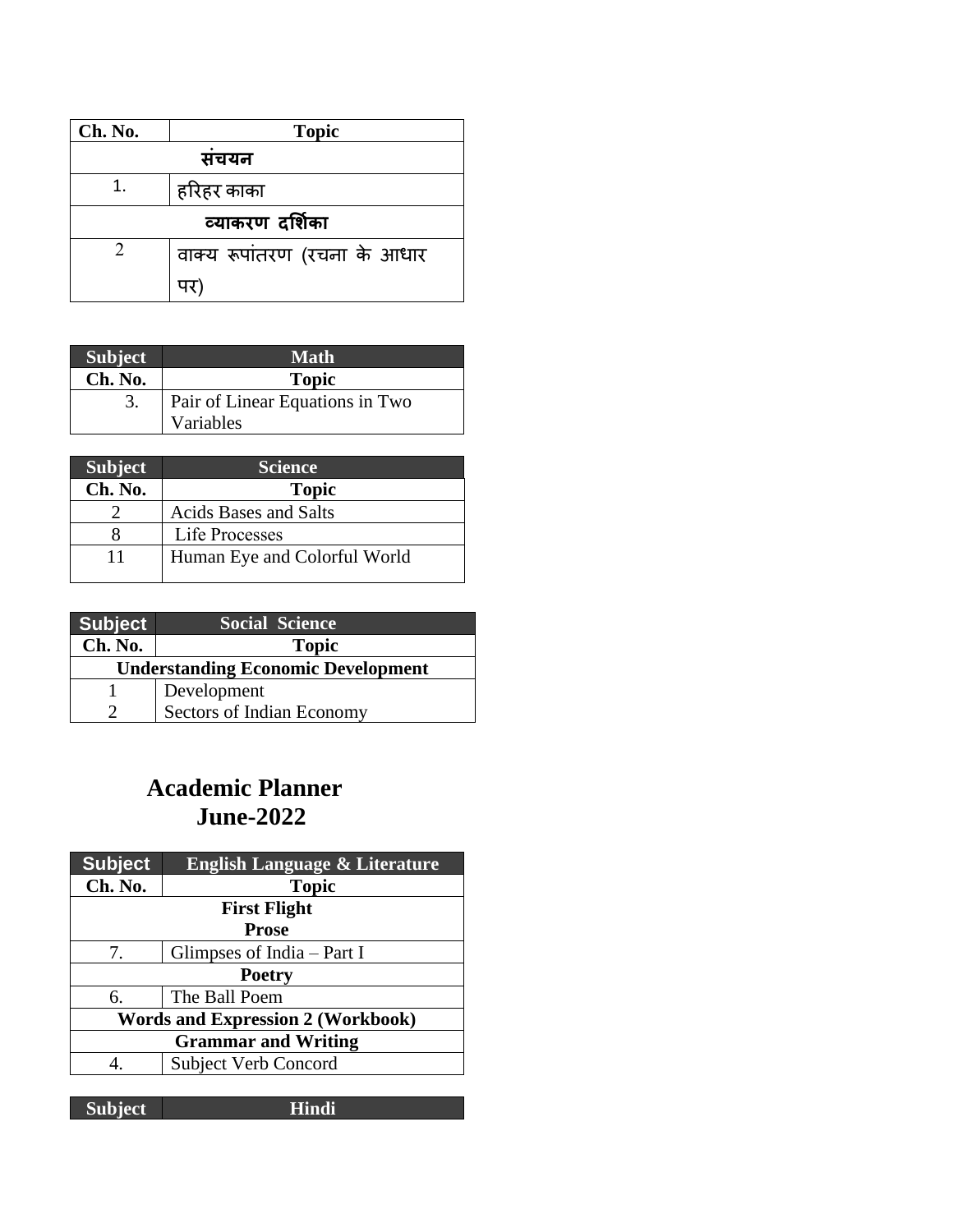| Ch. No          | <b>Topic</b>                             |
|-----------------|------------------------------------------|
| स्पर्श          |                                          |
|                 |                                          |
| 2               | डायरी का एक पन्ना                        |
| 4               | मनुष्यता                                 |
| व्याकरण दर्शिका |                                          |
|                 |                                          |
|                 | पदबंध                                    |
|                 |                                          |
|                 | <b>Creative Writing (will be done in</b> |
|                 | the Workbook)                            |
|                 | औपचारिक पत्र लेखन                        |

| <b>Subject</b> | <b>Math</b>                  |
|----------------|------------------------------|
| Ch. No         | <b>Topic</b>                 |
|                | Introduction to Trigonometry |
| 15             | Probability                  |

| <b>Subject</b> | Science                       |
|----------------|-------------------------------|
| Ch. No.        | <b>Topic</b>                  |
|                | Acids Bases and Salts (cont.) |
| x              | Control and Coordination      |
| 11             | Human Eye and Colorful World  |
|                | (cont.)                       |

| <b>Subject</b>                         | <b>Social Science</b>             |  |
|----------------------------------------|-----------------------------------|--|
| Ch. No.                                | <b>Topic</b>                      |  |
|                                        | India & the Contemporary World II |  |
| <b>Section I: Events and Processes</b> |                                   |  |
| Н                                      | Nationalism in India              |  |
| <b>Contemporary India II</b>           |                                   |  |
|                                        | Forest and Wildlife               |  |

# **Academic Planner July-2022**

| <b>Subject</b>      | <b>English Language &amp; Literature</b> |
|---------------------|------------------------------------------|
| Ch. No.             | <b>Topic</b>                             |
| <b>First Flight</b> |                                          |
| <b>Prose</b>        |                                          |
| 7 <sub>1</sub>      | Glimpses of Inida – Part 2               |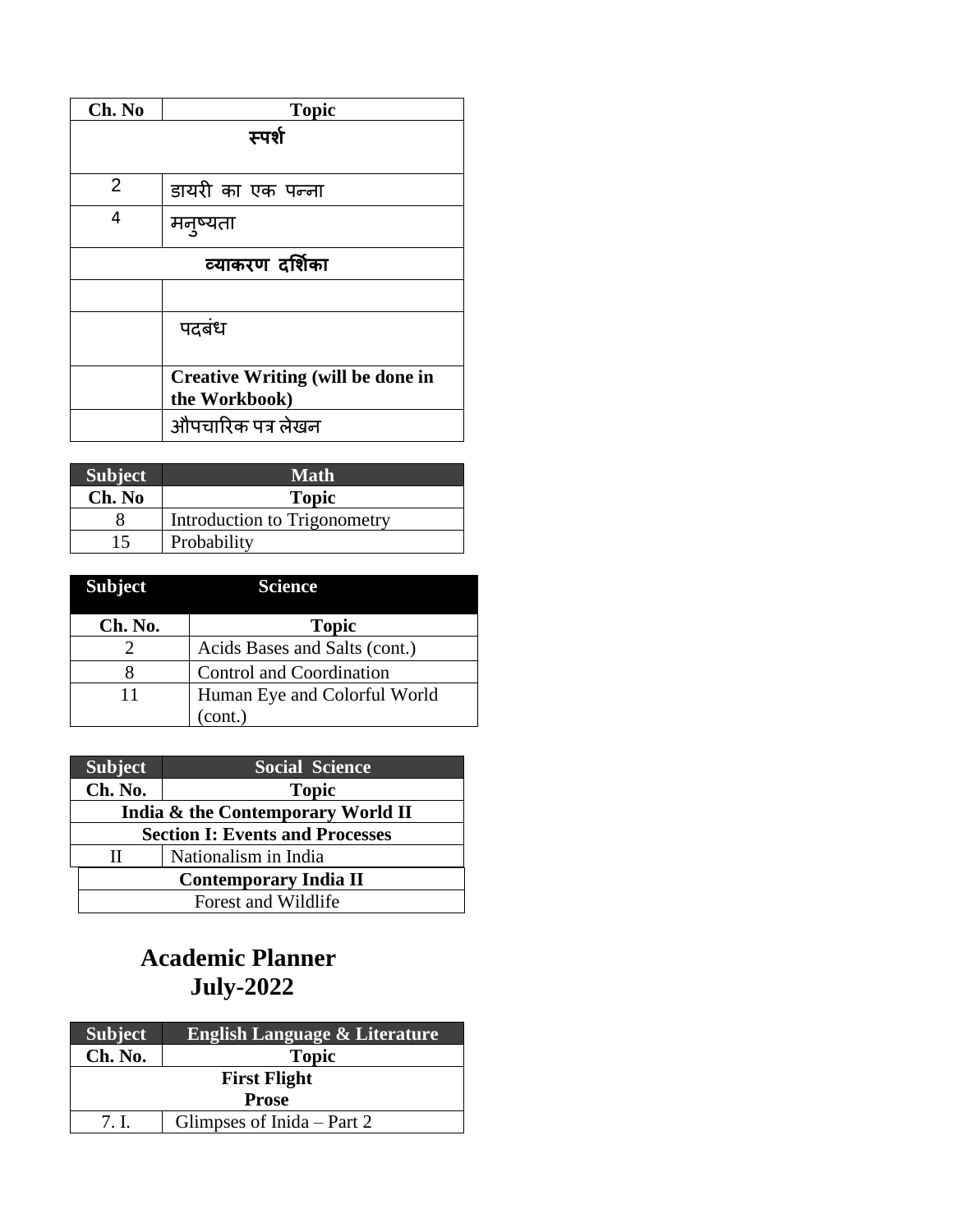| 7. II.                                   | Glimpses of India $-$ Part 3 |
|------------------------------------------|------------------------------|
| <b>Poetry</b>                            |                              |
| <b>Footprints Without Feet</b>           |                              |
|                                          | A Question of Trust          |
| <b>Words and Expression 2 (Workbook)</b> |                              |
| $\tau$ .                                 | Glimpses of India            |
| <b>Grammar and Writing</b>               |                              |
| 5.                                       | <b>Reported Speech</b>       |
| <b>Term 1 Examination</b>                |                              |

| <b>Subject</b>                        | Hindi                           |  |
|---------------------------------------|---------------------------------|--|
| Ch. No                                | <b>Topic</b>                    |  |
| स्पर्श                                |                                 |  |
| 3                                     | तँतारा वामीरो कथा               |  |
| 5                                     | पर्वत प्रदेश में पावस           |  |
| 4                                     | तीसरी कसम के शिल्पकार-शैलेन्द्र |  |
| व्याकरण दर्शिका                       |                                 |  |
|                                       | मुहावरे                         |  |
|                                       | अपठित गदयांश                    |  |
| Creative Writing (will be done in the |                                 |  |
| Workbook)                             |                                 |  |
|                                       | विज्ञापन लेखन                   |  |
| <b>Term 1 Examination</b>             |                                 |  |

| <b>Subject</b>            | <b>Math</b>                |
|---------------------------|----------------------------|
| Ch. No                    | <b>Topic</b>               |
|                           | <b>Quadratic Equations</b> |
| 5.                        | Arithmetic Progression     |
| <b>Term 1 Examination</b> |                            |

| <b>Subject</b>            | <b>Science</b>                |
|---------------------------|-------------------------------|
| Ch. No.                   | <b>Topic</b>                  |
|                           | Acids Bases and Salts (cont.) |
|                           | How do organisms reproduce    |
| 12                        | Electricity                   |
| <b>Term 1 Examination</b> |                               |

| <b>Subject</b>                | <b>Social Science</b> |
|-------------------------------|-----------------------|
| Ch. No.                       | <b>Topic</b>          |
| <b>Democratic Politics II</b> |                       |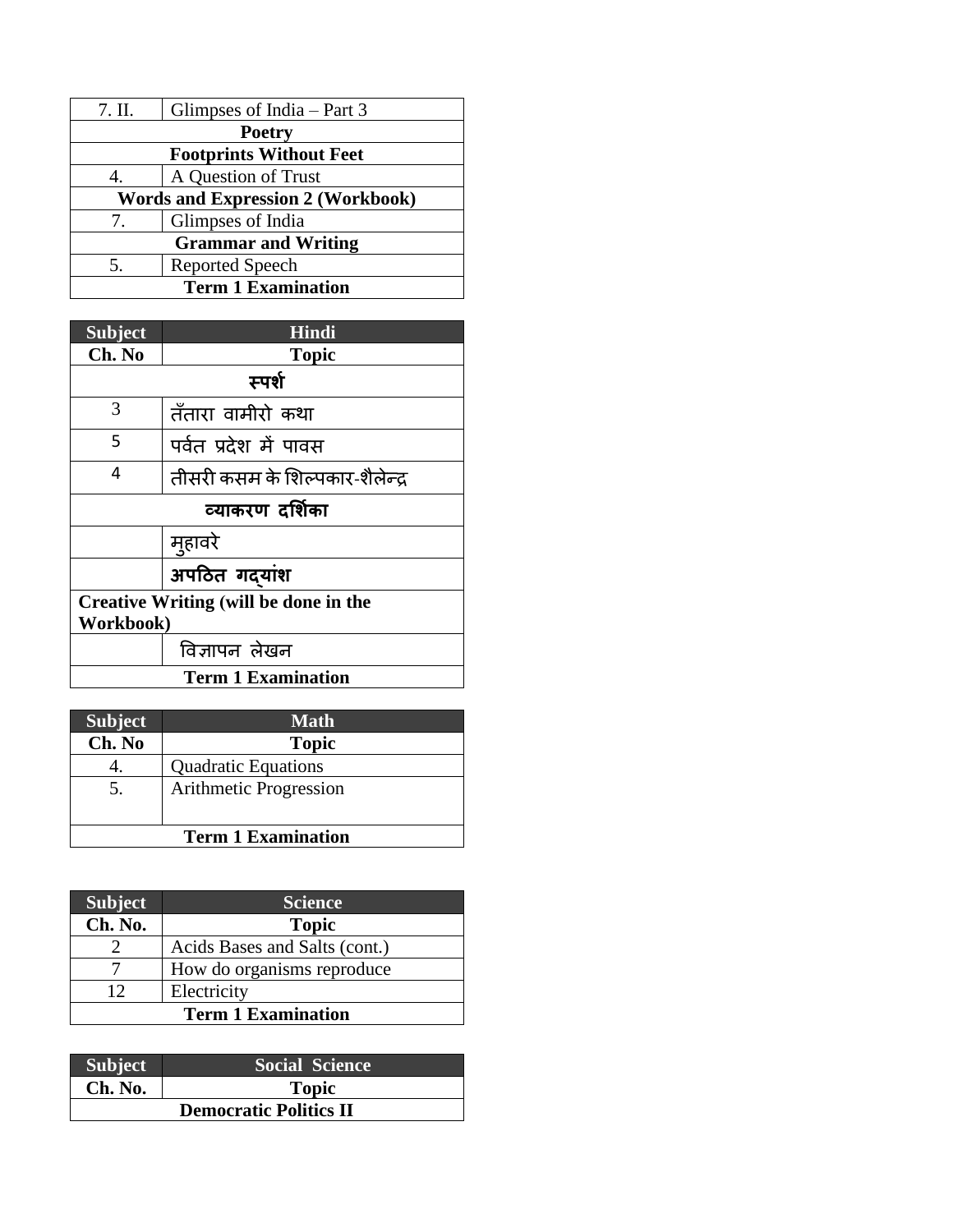|                           | Gender, Religion and Caste |
|---------------------------|----------------------------|
| Contemporary India - II   |                            |
|                           | <b>Water Resources</b>     |
| <b>Term 1 Examination</b> |                            |

# **Academic Planner August-2022**

| <b>Subject</b>                           | <b>English Language &amp; Literature</b> |  |
|------------------------------------------|------------------------------------------|--|
| Ch. No.                                  | <b>Topic</b>                             |  |
| <b>First Flight</b>                      |                                          |  |
| <b>Prose</b>                             |                                          |  |
| 8.                                       | Mijbil the Otter                         |  |
| <b>Poetry</b>                            |                                          |  |
| 6.                                       | Amanda                                   |  |
| 7.                                       | The Trees                                |  |
| <b>Footprints without Feet</b>           |                                          |  |
| 5                                        | Footprints without Feet                  |  |
| <b>Words and Expression 2 (Workbook)</b> |                                          |  |
| 7.                                       | Glimpses of India                        |  |
| <b>Grammar</b>                           |                                          |  |
| 6.                                       | <b>Reported Speech</b>                   |  |
| <b>Unit Test-2</b>                       |                                          |  |

| <b>Subject</b>                                     | <b>Hindi</b>                       |
|----------------------------------------------------|------------------------------------|
| Ch. No                                             | <b>Topic</b>                       |
| स्पर्श                                             |                                    |
|                                                    |                                    |
| 9                                                  | कर चले हम फ़िदा                    |
| 6                                                  | अब कहाँ दूसरे के दुःख से दुखी होने |
|                                                    | वाले                               |
| 7                                                  | पतझर में टूटी पतियाँ               |
| संचयन                                              |                                    |
| <b>Creative Writing (will be done in Workbook)</b> |                                    |
|                                                    | लघुकथा लेखन, ई-मेल लेखन            |
| <b>Unit Test-2</b>                                 |                                    |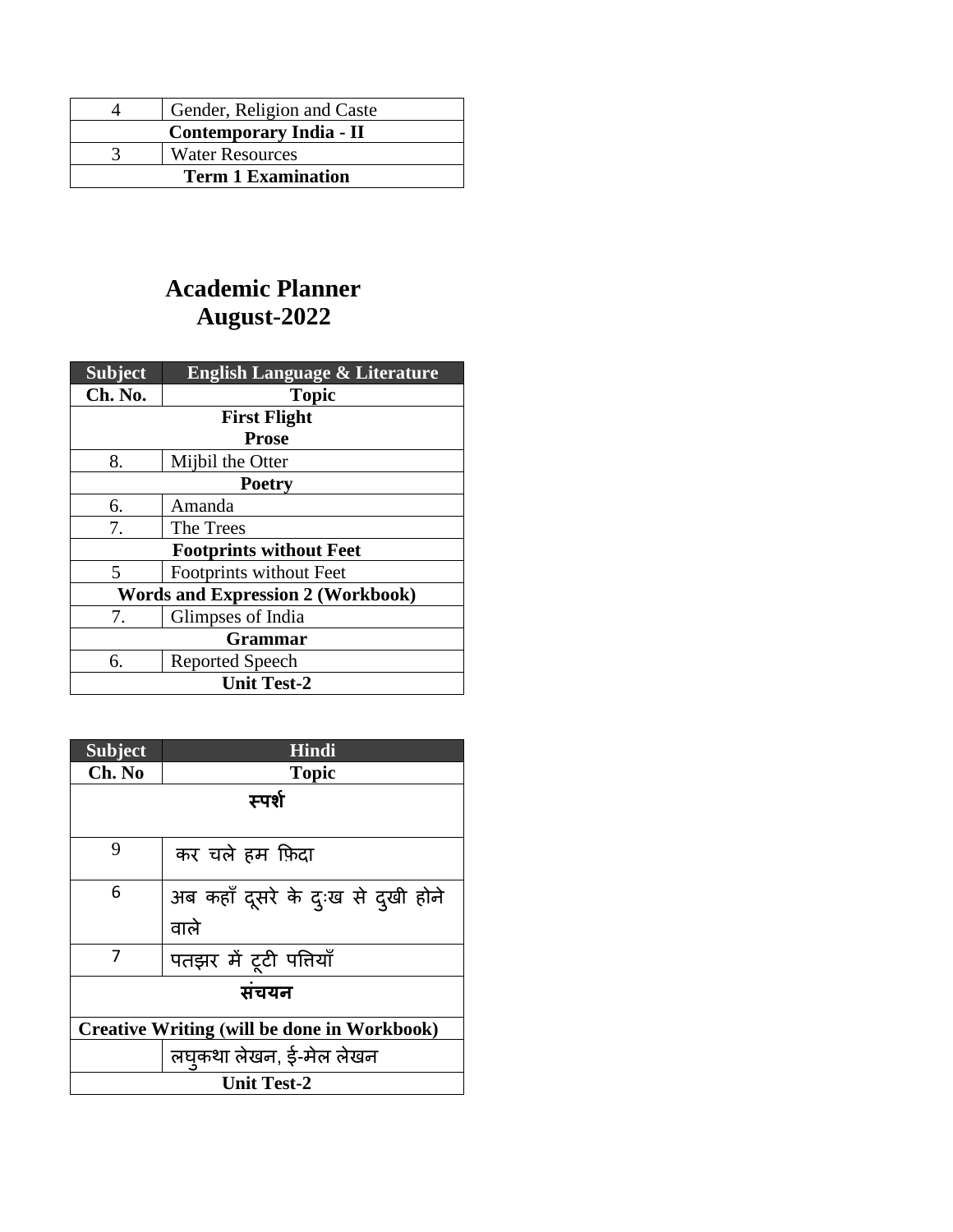| <b>Subject</b>     | Math                       |
|--------------------|----------------------------|
| Ch. No             | <b>Topic</b>               |
|                    | <b>Coordinate Geometry</b> |
| <b>Unit Test-2</b> |                            |

| <b>Subject</b>     | <b>Science</b>                    |
|--------------------|-----------------------------------|
| Ch. No.            | <b>Topic</b>                      |
| 3                  | <b>Metals and Non-Metals</b>      |
|                    | How do organisms reproduce(cont.) |
| 12                 | Electricity (Cont.)               |
| <b>Unit Test-2</b> |                                   |

| <b>Subject</b>                                | <b>Social Science</b>              |
|-----------------------------------------------|------------------------------------|
| Ch. No.                                       | <b>Topic</b>                       |
|                                               | <b>Contemporary India II</b>       |
| 4                                             | Agriculture                        |
|                                               | <b>Mineral and Power Resources</b> |
|                                               |                                    |
|                                               |                                    |
| <b>Understanding Economic Development</b>     |                                    |
| 3                                             | Money and Credit                   |
| India & the Contemporary World II             |                                    |
| <b>Section II: Livelihoods, Economies and</b> |                                    |
| <b>Societies</b>                              |                                    |
|                                               | Making of a Global World           |
| <b>Unit Test -2</b>                           |                                    |

# **Academic Planner September-2022**

| <b>Subject</b>                           | <b>English Language &amp; Literature</b> |  |
|------------------------------------------|------------------------------------------|--|
| Ch. No.                                  | <b>Topic</b>                             |  |
| <b>First Flight</b>                      |                                          |  |
| <b>Prose</b>                             |                                          |  |
| 9.                                       | <b>Madam Rides the Bus</b>               |  |
| <b>Poetry</b>                            |                                          |  |
| 9.                                       | Fog                                      |  |
| <b>Footprints without Feet</b>           |                                          |  |
| 6.                                       | The Making of a Scientist                |  |
| <b>Words and Expression 2 (Workbook)</b> |                                          |  |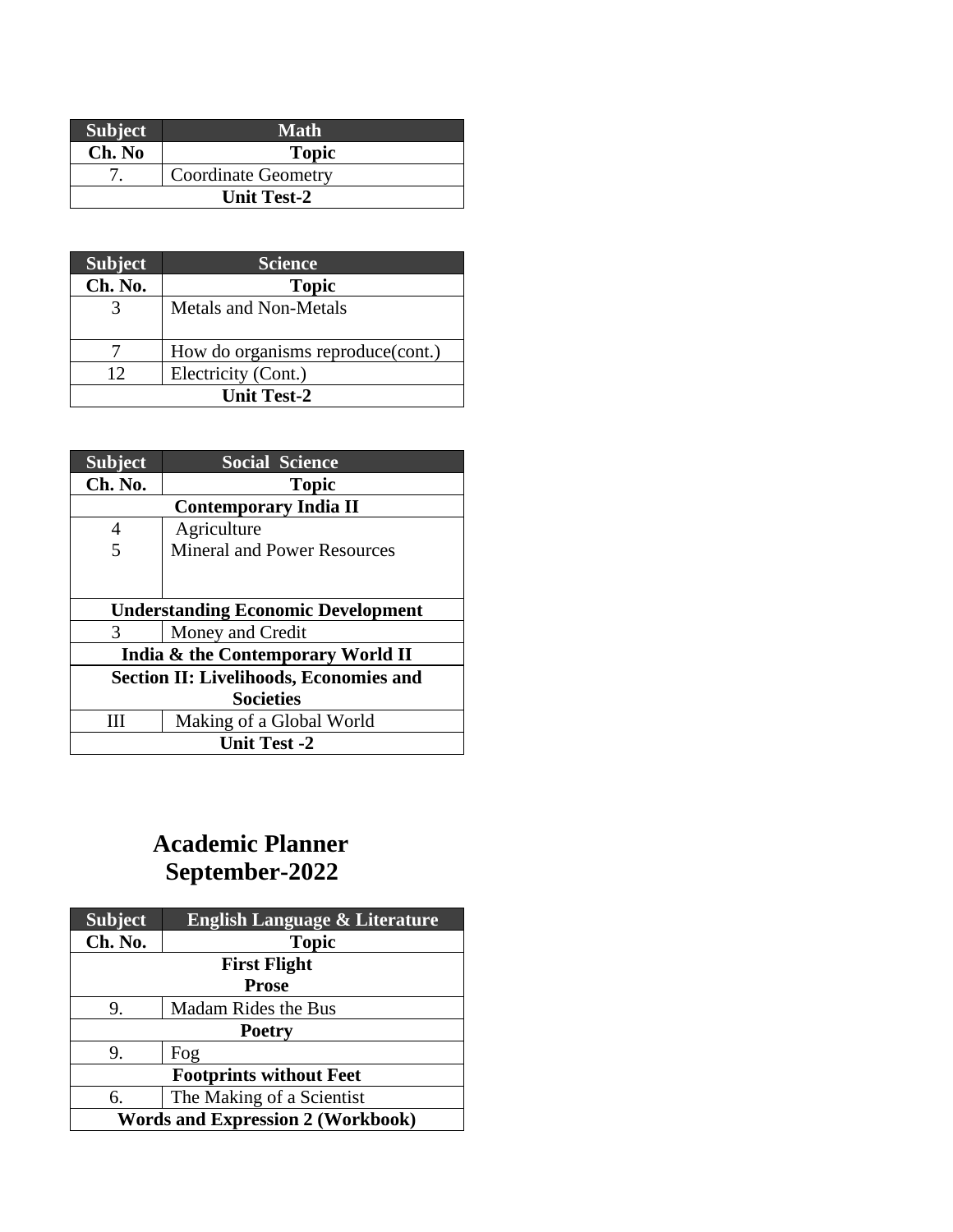|                           | Mijbil the Otter       |
|---------------------------|------------------------|
|                           | Madam Rides the Bus    |
| <b>Grammar</b>            |                        |
|                           | <b>Reported Speech</b> |
| <b>Revision</b>           |                        |
| <b>Term 2 Examination</b> |                        |

| <b>Subject</b>            | Hindi                                    |
|---------------------------|------------------------------------------|
| Ch. No.                   | <b>Topic</b>                             |
|                           | <b>Creative Writing (will be done in</b> |
|                           | Workbook)                                |
|                           | सूचना लेखन                               |
| <b>Revision</b>           |                                          |
| <b>Term 2 Examination</b> |                                          |

| <b>Subject</b>            | <b>Math</b>                       |
|---------------------------|-----------------------------------|
| Ch. No.                   | <b>Topic</b>                      |
|                           | Some Applications of Trigonometry |
| <b>Revision</b>           |                                   |
| <b>Term 2 Examination</b> |                                   |

| Subject                   | <b>Science</b>                       |
|---------------------------|--------------------------------------|
| Ch. No.                   | <b>Topic</b>                         |
|                           | <b>Metals and Non-Metals</b>         |
|                           | Heredity & Evolution                 |
| 13                        | Magnetic Effects of Electric Current |
| <b>Term 2 Examination</b> |                                      |

| <b>Subject</b>               | <b>Social Science</b>           |
|------------------------------|---------------------------------|
| Ch. No.                      | <b>Topic</b>                    |
|                              | <b>Democratic Politics II</b>   |
|                              |                                 |
| 6                            | <b>Political Parties</b>        |
| <b>Contemporary India II</b> |                                 |
| 6                            | <b>Manufacturing Industries</b> |
| <b>Term 2 Examination</b>    |                                 |

# **Academic Planner**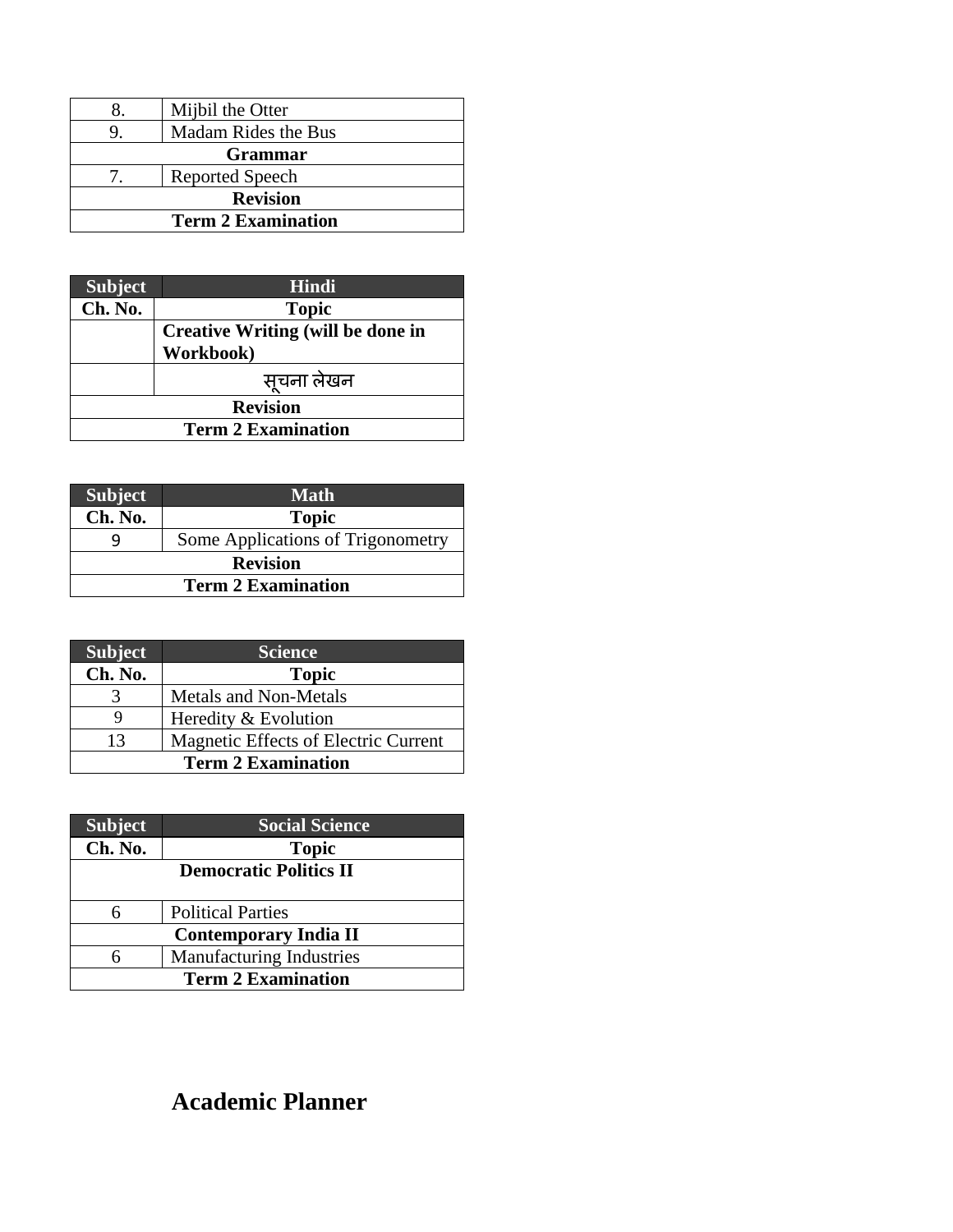| October-2022                             |                                          |  |
|------------------------------------------|------------------------------------------|--|
| <b>Subject</b>                           | <b>English Language &amp; Literature</b> |  |
| Ch. No.                                  | <b>Topic</b>                             |  |
| <b>First Flight</b>                      |                                          |  |
| <b>Prose</b>                             |                                          |  |
| 10.                                      | The Sermon at Benaras                    |  |
| <b>Poetry</b>                            |                                          |  |
| 10.                                      | The Tale of Custard the Dragon           |  |
| <b>Footprints without Feet</b>           |                                          |  |
| 7.                                       | Necklace                                 |  |
| <b>Words and Expression 2 (Workbook)</b> |                                          |  |
| 10.                                      | The Sermon at Benaras                    |  |
| <b>Grammar</b>                           |                                          |  |
| 8.                                       | <b>Reported Speech</b>                   |  |

**Subject Hindi**

| Ch. No. | <b>Topic</b>     |  |
|---------|------------------|--|
|         | स्पर्श           |  |
| 8       | कारतूस           |  |
| q       | आत्मत्राण        |  |
| संचयन   |                  |  |
| 2       | सपनों के- से दिन |  |
| 3       | टोपी शुक्ला      |  |

| <b>Subject</b> | <b>Math</b>              |
|----------------|--------------------------|
| Ch. No         | <b>Topic</b>             |
| 13.            | Surface Area and Volumes |
| 10.            | Circles                  |
|                |                          |

| <b>Subject</b> | <b>Science</b>                       |
|----------------|--------------------------------------|
| Ch. No.        | <b>Topic</b>                         |
|                | Carbon and its compounds             |
| 15             | <b>Our Environment</b>               |
| 13             | Magnetic effects of Electric Current |
|                | (Cont.)                              |

| Subject | <b>Social Science</b> |
|---------|-----------------------|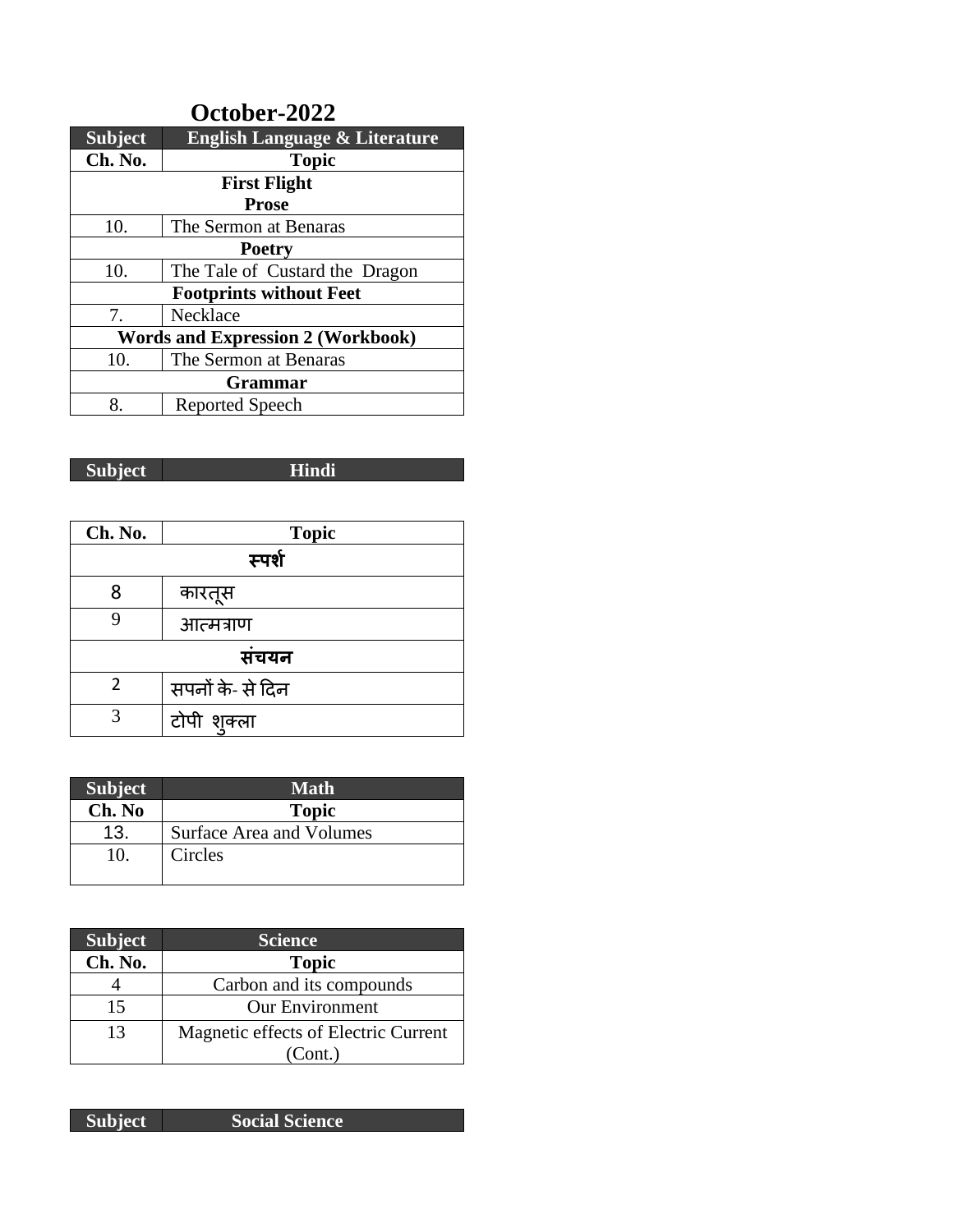| Ch. No.                                       | <b>Topic</b>                 |
|-----------------------------------------------|------------------------------|
| India & the Contemporary World II             |                              |
| Section I1: Livelihood, Economies & Societies |                              |
| IV                                            | The Age of Industrialization |
| <b>Understanding Economic Development</b>     |                              |
|                                               | Globalization                |

## **Academic Planner November-2022**

#### **Subject English Language & Literature**

| Ch. No.                                  | <b>Topic</b>                   |  |  |
|------------------------------------------|--------------------------------|--|--|
|                                          | <b>First Flight</b>            |  |  |
|                                          | <b>Prose</b>                   |  |  |
| 11.                                      | The Proposal                   |  |  |
| <b>Poetry</b>                            |                                |  |  |
| 12.                                      | For Anne Gregory               |  |  |
|                                          | <b>Footprints without Feet</b> |  |  |
| 9.                                       | <b>Bholi</b>                   |  |  |
| 10.                                      | The Book that Saved the Earth  |  |  |
| <b>Words and Expression 2 (Workbook)</b> |                                |  |  |
| 11.                                      | The Proposal                   |  |  |
| <b>Grammar</b>                           |                                |  |  |
| Revision                                 |                                |  |  |
| <b>Unit Test 3</b>                       |                                |  |  |

| <b>Subject</b>     | Hindi                                              |
|--------------------|----------------------------------------------------|
| Ch. No.            | <b>Topic</b>                                       |
|                    | <b>Creative Writing (will be done in Workbook)</b> |
| 4                  | लघुकथा लेखन                                        |
|                    | विज्ञापन                                           |
| <b>Unit Test 3</b> |                                                    |

**Subject Math**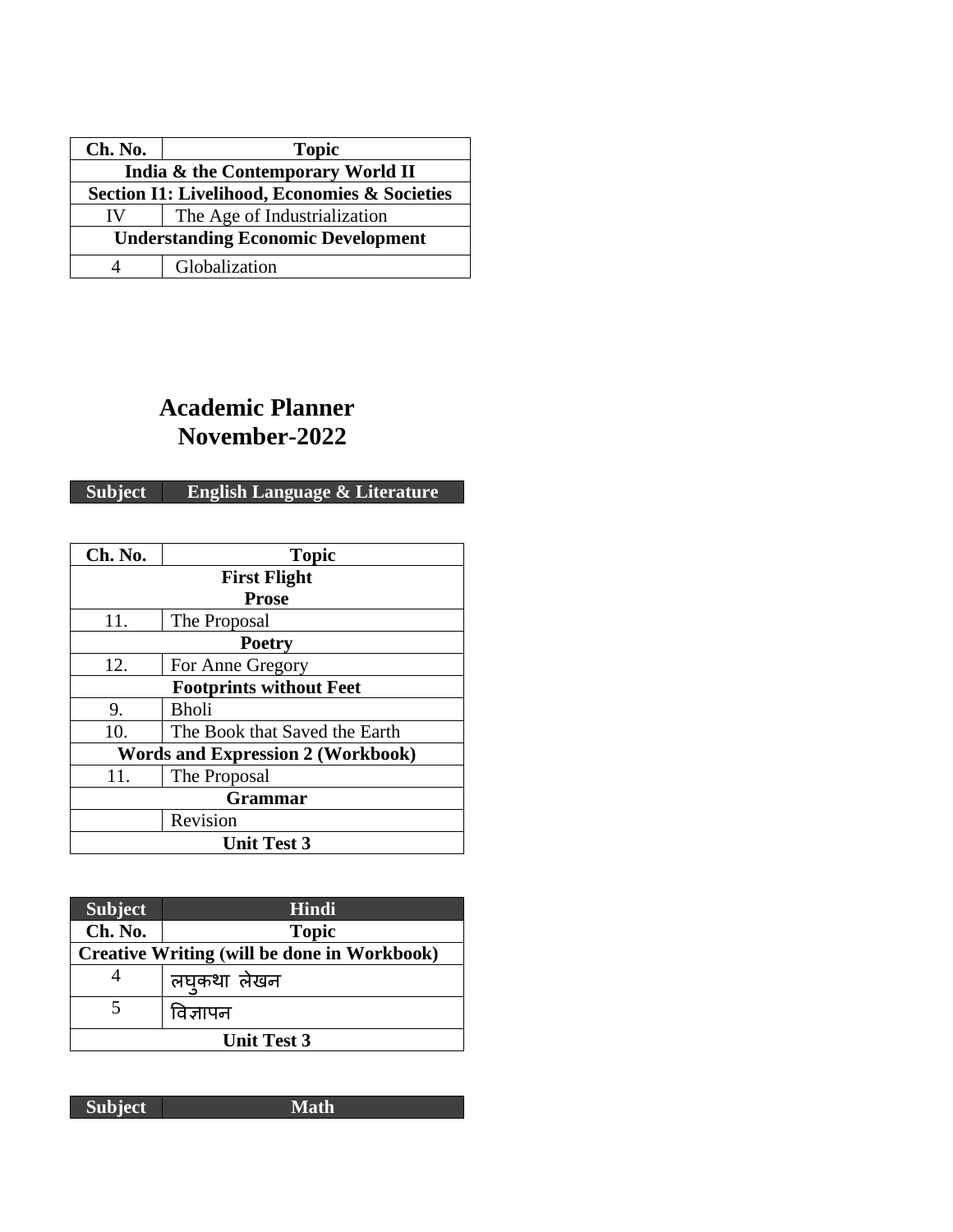| Ch. No             | <b>Topic</b>                    |  |
|--------------------|---------------------------------|--|
| 14                 | <b>Statistics</b>               |  |
| 12                 | <b>Areas Related to Circles</b> |  |
| <b>Unit Test 3</b> |                                 |  |

| <b>Subject</b>     | <b>Science</b>                         |  |
|--------------------|----------------------------------------|--|
| Ch. No.            | <b>Topic</b>                           |  |
|                    | Carbon and its Compounds (contd.)      |  |
|                    |                                        |  |
| 16                 | <b>Management of Natural Resources</b> |  |
| <b>Unit Test 3</b> |                                        |  |

| <b>Subject</b>                                            | <b>Social Science</b>             |  |
|-----------------------------------------------------------|-----------------------------------|--|
| Ch. No.                                                   | <b>Topic</b>                      |  |
| <b>Democratic Politics II</b>                             |                                   |  |
| 7                                                         | <b>Outcomes of Democracy</b>      |  |
| <b>Contemporary India II</b>                              |                                   |  |
| 7                                                         | Lifelines of the National Economy |  |
| <b>India and the Contemporary World - II</b>              |                                   |  |
| <b>Section III– Everyday Life, Culture &amp; Politics</b> |                                   |  |
|                                                           | Print Culture & the Modern World  |  |
|                                                           |                                   |  |
|                                                           |                                   |  |
|                                                           |                                   |  |
| <b>Unit Test 3</b>                                        |                                   |  |
|                                                           |                                   |  |

## **Academic Planner December-2022**

**Subject All Subjects REVISION & I – PRE-BOARD EXAMINATION**

> **Academic Planner January -2023**

**Subject All Subjects**